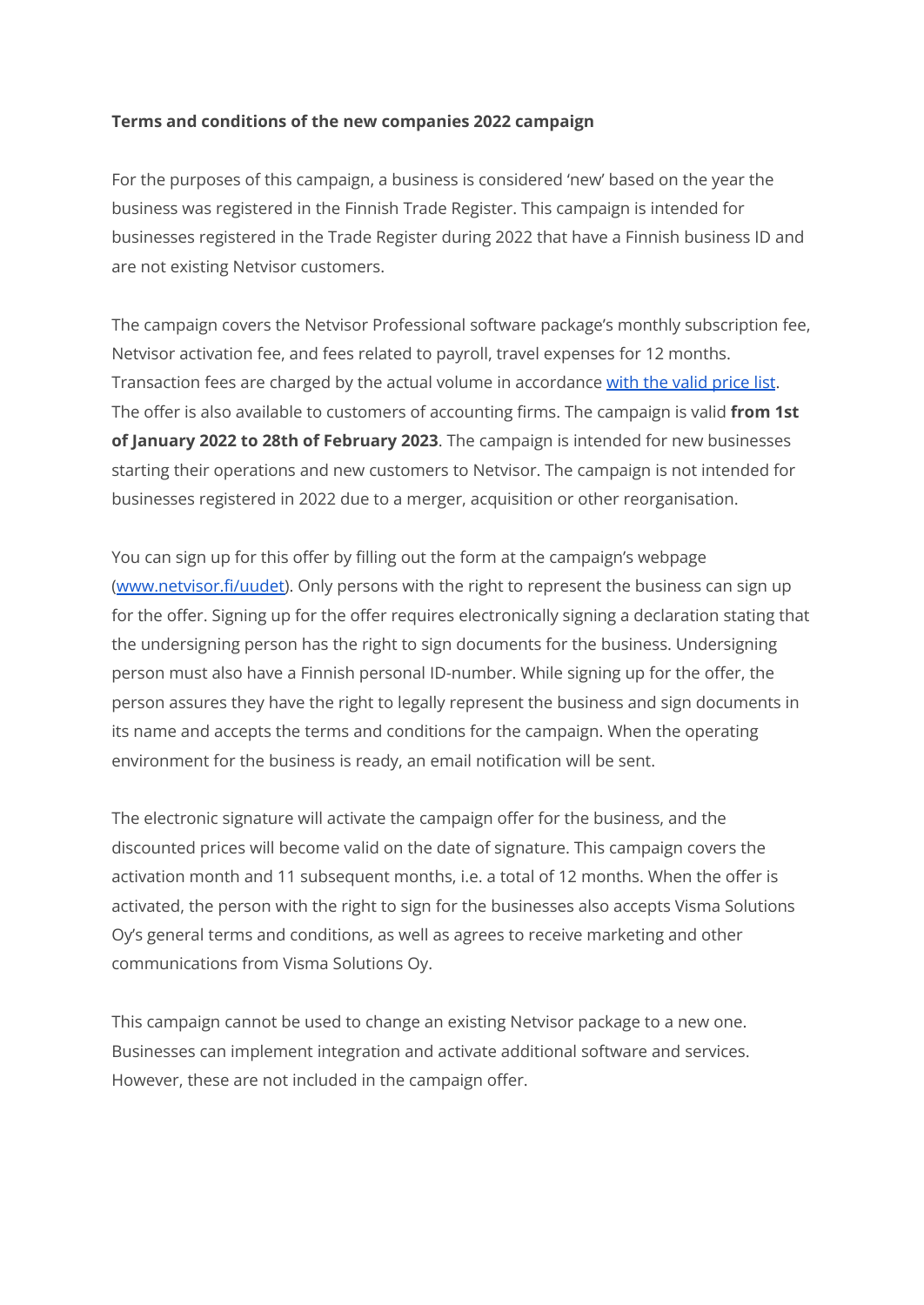Professional-package includes the following functions and features specified in the service description:

# **Users and services**

- Managing and editing user rights
- 24/7 community, trainings and user manuals
- Free customer services: online and phone services

## **Bookkeeping features**

- Automated bookkeeping
- Ready-made banking connections
- Electric tax returns
- 100% electric financial statements
- Electric signing for financial statements
- Financial period-specific archive
- Unlimited dimensions (cost objects)
- Unlimited reports

## **Real-time financial reporting**

- Reporting for bookkeeping
- Cash flow forecasting
- Financial Overview budgeting
- Financial Overview graphic reporting

## **Sales and e-invoicing**

- Customer and product registers
- Automatic allocation of transactions
- Contractual invoicing and automated sending
- Interest invoicing
- Electric notifications for invoices and collection
- Quotations, orders and dispatch notes
- Maventa EDI (Electronic Data Exchange)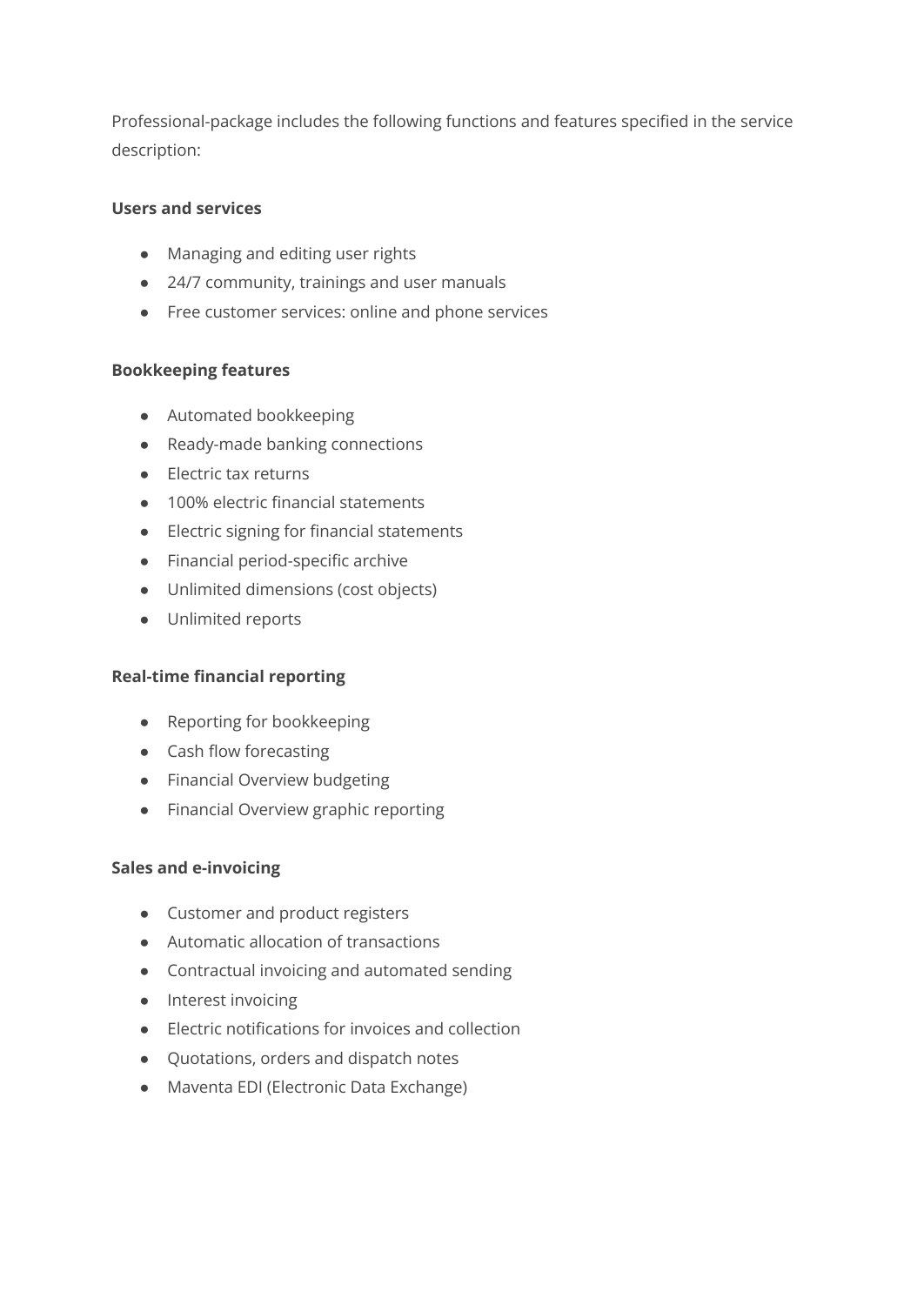#### **Purchase invoice processing**

- Mobile application for processing purchase invoices
- Automatic purchase invoice processing
- Payments directly from the system
- Vendor management
- Purchase suggestions
- Purchase order management
- Allocating purchase orders and purchase invoices
- Receiving deliveries

#### **Interface and partners**

- Smart Excel sheets for importing data
- Web service interface
- Netvisor can be integrated with over 200 other services via the Netvisor MarketPlace or users can add extensions from the Netvisor Store. These services are not included in this campaign but can still be implemented at the customer's consideration.

#### **User-specific services**

- Payroll and logging working hours
- Travel expense reports and expense receipts

If you need more specific information about functions included in the Professional software package, contact Netvisor personnel *myynti.netvisor@visma.com*.

After the campaign period of 12 months ends, the customer business will be subject to normal pricing and the services will be charged monthly according to the valid price list. The contract will be valid until further notice without a new e-signature. The information in the operating environment will remain as is in the service. If the customer business wishes to change their package, they can do so in the Netvisor user interface via the Netvisor Store.

This campaign is not binding: the customer can terminate their use of Netvisor in accordance with the general terms and conditions at any time via the service management options or by contacting Netvisor support.